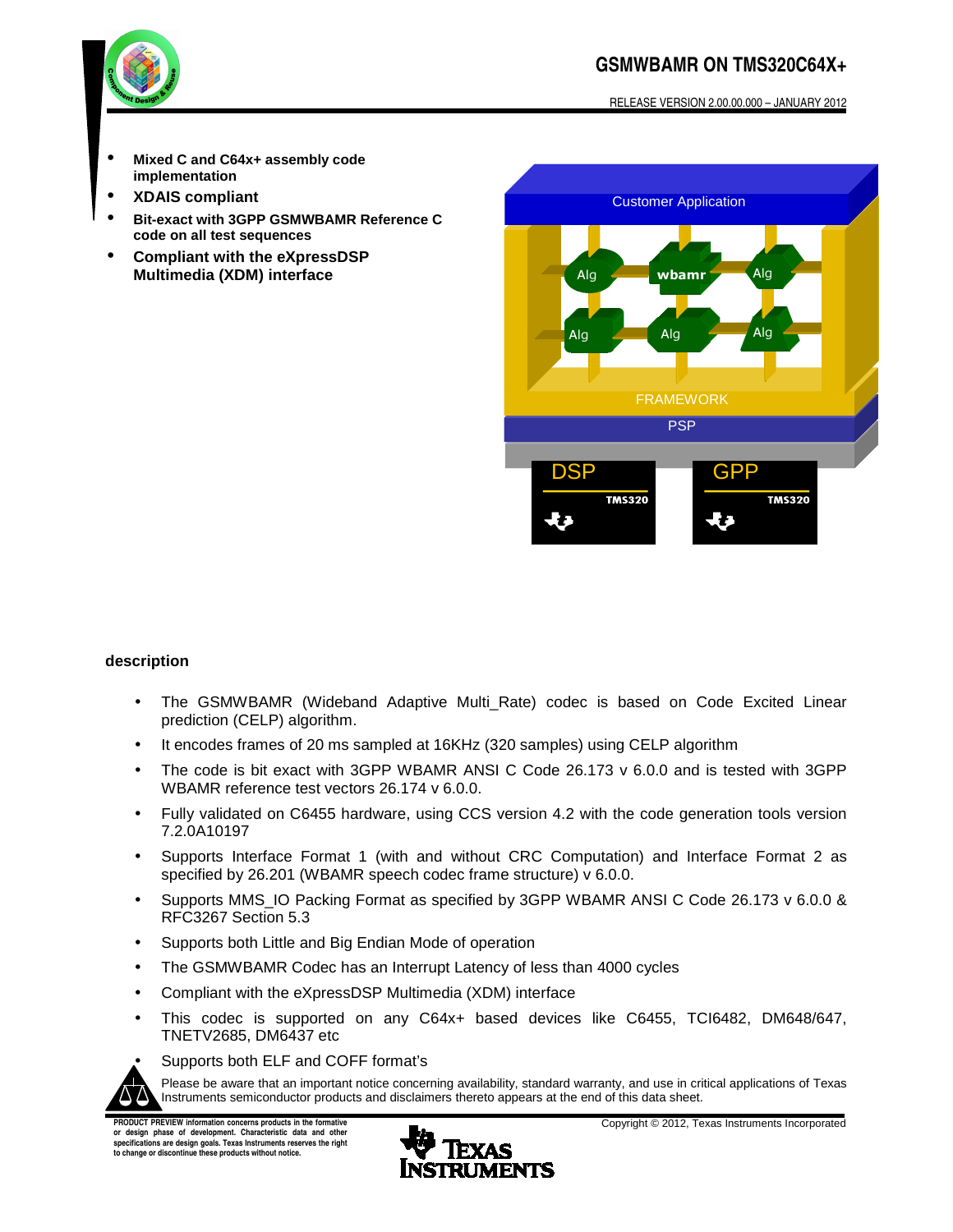RELEASE VERSION 2.00.00.000 – JANUARY 2012



### **summary of performance**

| <b>CONFIGURATION</b>                                                                                                                           | ID        |
|------------------------------------------------------------------------------------------------------------------------------------------------|-----------|
| Encoder with VAD Status ON (Little Endian) on C6455<br>hardware with 32KB L1P, 32KB L1D, Program & Data<br>in L2 and Cache flushed every frame | WBAMR_001 |
| Decoder (Little Endian) on C6455 hardware with 32KB<br>L1P, 32KB L1D, Program & Data in L2 and Cache<br>flushed every frame                    | WBAMR 002 |
| Full Duplex (Little Endian) on C6455 hardware with<br>32KB L1P, 32KB L1D, Program & Data in L2 and<br>Cache flushed every frame                | WBAMR 003 |
| Encoder with VAD Status ON (Big Endian) on C6455<br>hardware with 32KB L1P, 32KB L1D, Program & Data<br>in L2 and Cache flushed every frame    | WBAMR 004 |
| Decoder (Big Endian) on C6455 hardware with 32KB<br>L1P, 32KB L1D, Program & Data in L2 and Cache<br>flushed every frame                       | WBAMR 005 |
| Full Duplex (Big Endian) on C6455 hardware with<br>32KB L1P, 32KB L1D, Program & Data in L2 and<br>Cache flushed every frame                   | WBAMR 006 |

### **Table 2. Cycles Information – Profiled on C6455 (TCI6482) Platform(COFF Library)**

| <b>CONFIGURATION ID</b> | <b>PERFORMANCE STATISTICS</b><br>(IN MEGACYCLES /SEC) <sup>1</sup> |             |  |
|-------------------------|--------------------------------------------------------------------|-------------|--|
|                         | <b>AVERAGE</b>                                                     | <b>PEAK</b> |  |
| WBAMR_001               |                                                                    | 13.07       |  |
| WBAMR_002               |                                                                    | 3.17        |  |
| WBAMR_003               |                                                                    | 16.24       |  |
| WBAMR_004               |                                                                    | 12.98       |  |
| WBAMR_005               |                                                                    | 3.21        |  |
| WBAMR_006               |                                                                    | 16.19       |  |

<sup>1</sup> Measured with frame size= 320 samples (20ms)

### **Table 3. Cycles Information – Profiled on C6455 (TCI6482) Platform(ELF Library)**

| <b>CONFIGURATION ID</b> | <b>PERFORMANCE STATISTICS</b><br>(IN MEGACYCLES /SEC) <sup>1</sup> |             |  |
|-------------------------|--------------------------------------------------------------------|-------------|--|
|                         | <b>AVERAGE</b>                                                     | <b>PEAK</b> |  |
| WBAMR 001               | $\overline{\phantom{0}}$                                           | 13.07       |  |
| WBAMR_002               | $\overline{\phantom{0}}$                                           | 3.17        |  |

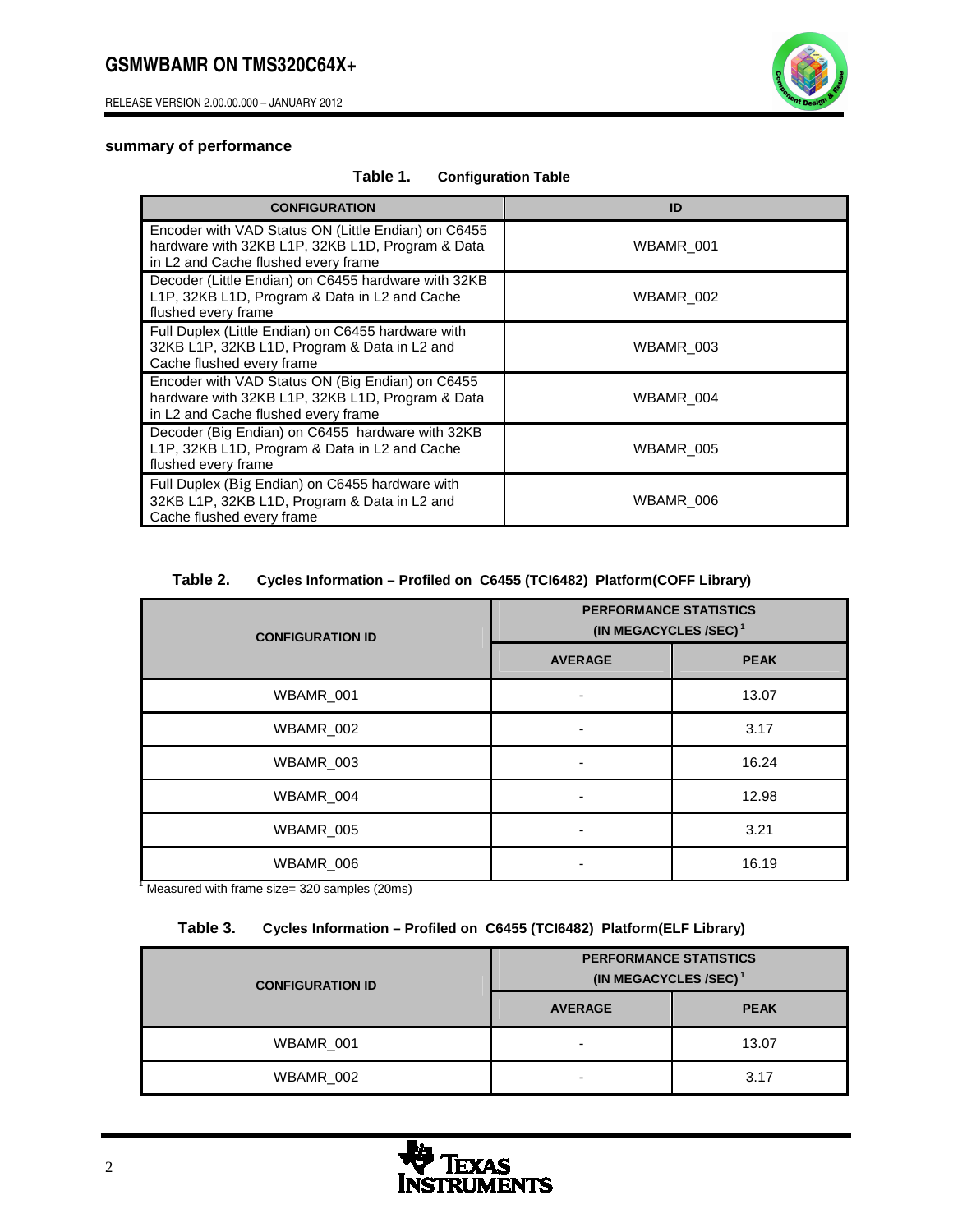# **GSMWBAMR ON TMS320C64X+**



RELEASE VERSION 2.00.00.000 – JANUARY 2012

| WBAMR_003                                         | $\overline{\phantom{0}}$ | 16.24 |
|---------------------------------------------------|--------------------------|-------|
| WBAMR_004                                         | -                        | 12.98 |
| WBAMR_005                                         | ۰                        | 3.21  |
| WBAMR 006                                         | $\overline{\phantom{0}}$ | 16.19 |
| Mooning with frame $\frac{1}{200}$ complex (20mo) |                          |       |

Measured with frame size= 320 samples (20ms)

### **Table 4. Memory Statistics - Generated with Code Generation Tools Version 7.2.0A10197(COFF Library)**

|                                                                                                        | <b>MEMORY STATISTICS<sup>2</sup></b> |                 |                 |              |        |
|--------------------------------------------------------------------------------------------------------|--------------------------------------|-----------------|-----------------|--------------|--------|
| <b>CONFIGURATION</b>                                                                                   | <b>PROGRAM</b><br><b>DATA MEMORY</b> |                 |                 | <b>TOTAL</b> |        |
|                                                                                                        | <b>MEMORY</b>                        | <b>INTERNAL</b> | <b>EXTERNAL</b> | <b>STACK</b> |        |
| WBAMR_001                                                                                              | 97.84                                | 38.057          | 0               | 1.100        | 136.99 |
| WBAMR 002                                                                                              | 49.44                                | 31.791          | 0               | 0.600        | 81.83  |
| WBAMR 003                                                                                              | 131.68                               | 39.580          | 0               | 1.100        | 172.36 |
| WBAMR_004                                                                                              | 97.10                                | 38.057          | 0               | 1.100        | 136.25 |
| WBAMR 005                                                                                              | 49.10                                | 31.791          | 0               | 0.600        | 81.49  |
| WBAMR_006<br>$^{2}$ All memery requirements are everessed in kilobytes (1 kilobyte – 1024.8 bit bytes) | 130.79                               | 39.580          | 0               | 1.100        | 171.47 |

All memory requirements are expressed in kilobytes (1 kilobyte = 1024 8-bit bytes).

### **Table 5. Memory Statistics - Generated with Code Generation Tools Version 7.2.0A10197(ELFF Library)**

|                      | <b>MEMORY STATISTICS<sup>2</sup></b> |                    |                 |              |              |
|----------------------|--------------------------------------|--------------------|-----------------|--------------|--------------|
| <b>CONFIGURATION</b> | <b>PROGRAM</b>                       | <b>DATA MEMORY</b> |                 |              | <b>TOTAL</b> |
|                      | <b>MEMORY</b>                        | <b>INTERNAL</b>    | <b>EXTERNAL</b> | <b>STACK</b> |              |
| WBAMR 001            | 97.84                                | 38.057             | $\Omega$        | 1.100        | 136.99       |
| WBAMR 002            | 49.44                                | 31.791             | $\Omega$        | 0.600        | 81.83        |
| WBAMR_003            | 131.68                               | 39.580             | $\Omega$        | 1.100        | 172.36       |
| WBAMR 004            | 97.10                                | 38,057             | $\Omega$        | 1.100        | 136.25       |
| WBAMR 005            | 49.10                                | 31.791             | $\Omega$        | 0.600        | 81.49        |
| WBAMR 006            | 130.79                               | 39.580             | $\Omega$        | 1.100        | 171.47       |

 $^2$  All memory requirements are expressed in kilobytes (1 kilobyte = 1024 8-bit bytes).

| Table 6. |  |  |  | Internal Data Memory Split-up |
|----------|--|--|--|-------------------------------|
|----------|--|--|--|-------------------------------|

|                                     | DATA MEMORY - INTERNAL <sup>3</sup> |                |                             |
|-------------------------------------|-------------------------------------|----------------|-----------------------------|
| <b>CONFIGURATION</b>                | <b>SHARED</b>                       |                | <b>INSTANCE<sup>4</sup></b> |
|                                     | <b>CONSTANTS</b>                    | <b>SCRATCH</b> |                             |
| <b>WBAMR 001 &amp;</b><br>WBAMR 004 | 26.596                              | 8.711          | 2.750                       |

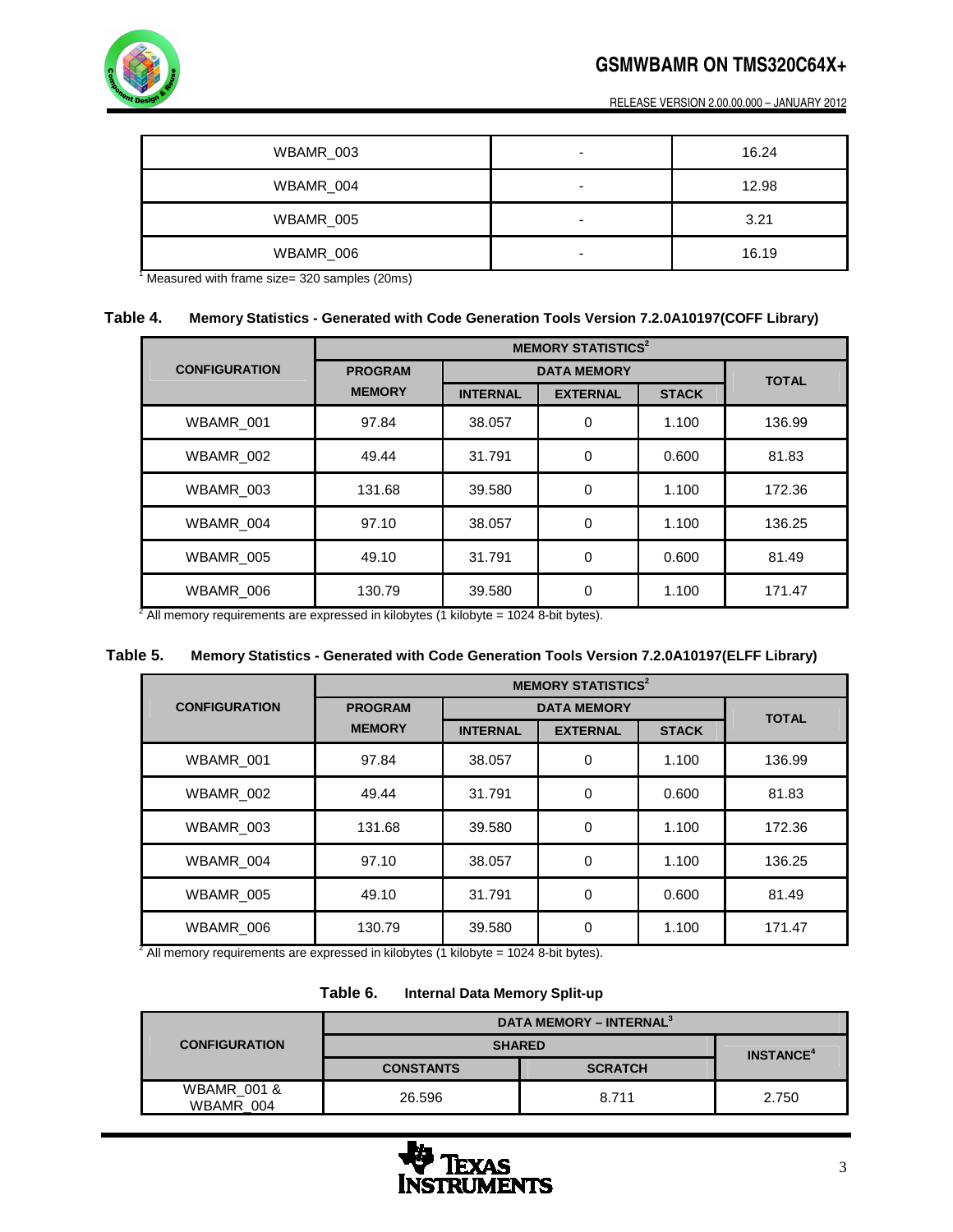### **GSMWBAMR ON TMS320C64X+**



RELEASE VERSION 2.00.00.000 – JANUARY 2012

| <b>WBAMR 002 &amp;</b><br><b>WBAMR</b><br>005 | 26.596 | 3.672 | .523 |
|-----------------------------------------------|--------|-------|------|
| <b>WBAMR 003 &amp;</b><br><b>WBAMR</b><br>006 | 26.596 | 8.711 | 27C  |

 $^3$  All memory requirements are expressed in kilobytes (1 kilobyte = 1024 8-bit bytes)<br><sup>4</sup> Does not include I/O buffers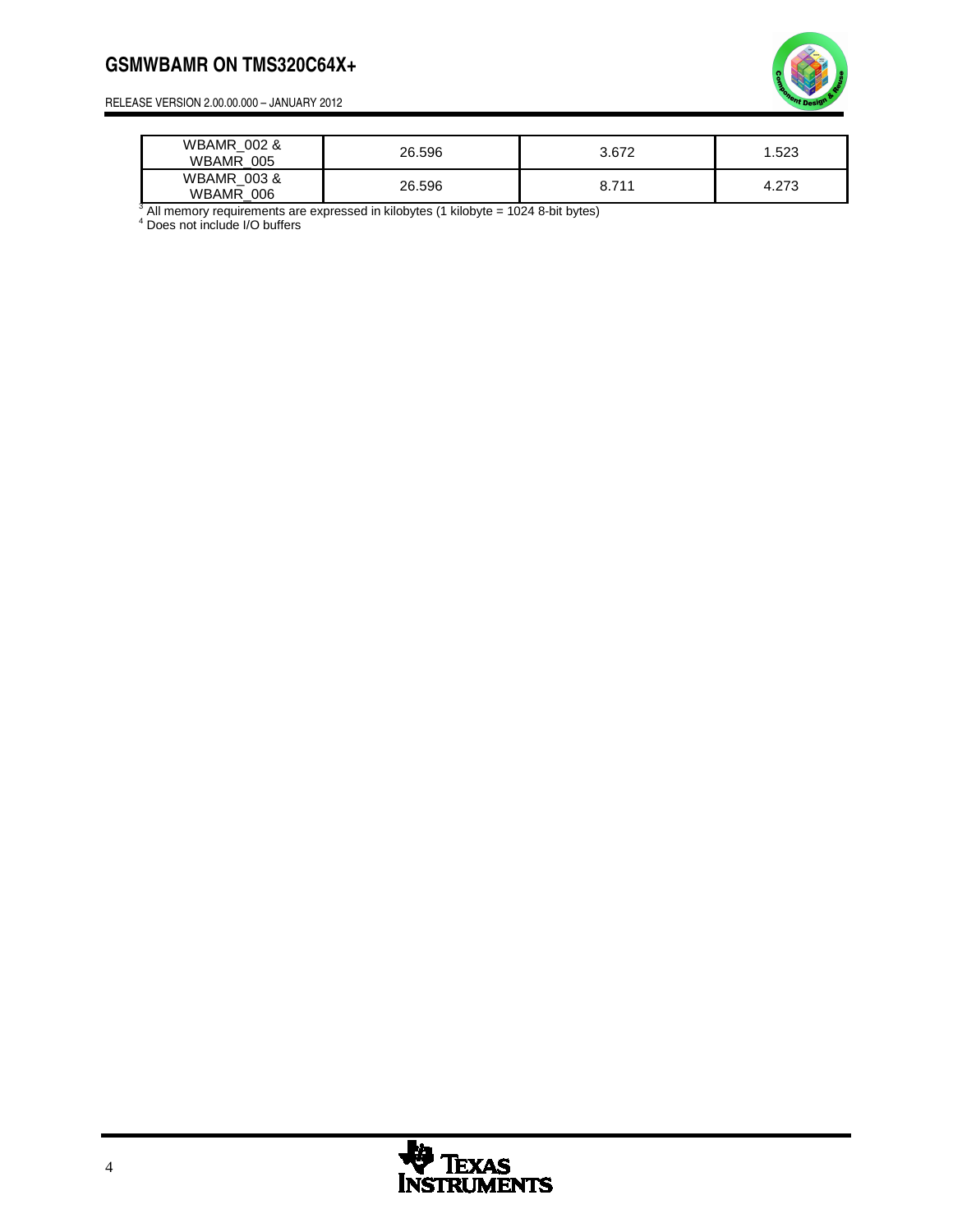

#### **notes**

- I/O Buffers Encoder: Input Buffer Size = 640 bytes, Output Buffer Size (maximum) = 112 bytes for GSMWBAMR\_PARAMETER\_FORMAT, 63 bytes for Interface Format 1, 61 bytes for Interface Format 2 & MMS\_IO packing format
- I/O Buffers Decoder: Input Buffer Size (maximum) = 112 or 63 or 61 bytes, Output Buffer Size = 640 bytes.
- All I/O Buffers should be half-word (16-bit) aligned.
- The Cycles information presented in Table 2 is with Frame Format selected as Interface Format 1 with CRC Computation. This is the most cycle intensive frame format.

### **References**

3GPP TS 26.171 V6.0.0: AMR Wideband Speech CODEC; General Description

3GPP TS 26.173 V.6.0.0: Adaptive Multi-Rate Wideband Speech Codec; ANSI C Source Code

3GPP TS 26.174 V.6.0.0: Adaptive Multi-Rate Wideband Speech Codec; Test Sequences

3GPP TS 26.190 V.6.0.0: Adaptive Multi-Rate Wideband Speech Codec; Transcoding Functions

3GPP TS 26.191 V.6.0.0: Adaptive Multi-Rate Wideband Speech Codec; Error Concealment of Lost Frames

3GPP TS 26.192 V.6.0.0: Adaptive Multi-Rate Wideband Speech Codec; Comfort Noise Aspects

3GPP TS 26.193 V.6.0.0: Adaptive Multi-Rate Wideband Speech Codec; Source Controlled Rate **Operation** 

3GPP TS 26.194 V.6.0.0: Adaptive Multi-Rate Wideband Speech Codec; Voice Activity Detector (VAD)

3GPP TS 26.201 V.6.0.0: Adaptive Multi-Rate Wideband Speech Codec; Frame Structure

3GPP TS 26.202 V.6.0.0: Adaptive Multi-Rate Wideband Speech Codec; Interface to Iu, Uu and Nb

### **glossary**

| Constants | Elements that go into gsmwbamrtable1 to gsmwbamrtable10 memory section                                   |  |  |
|-----------|----------------------------------------------------------------------------------------------------------|--|--|
| Scratch   | Memory space that can be reused across different instances of the algorithm                              |  |  |
| Shared    | Sum of Constants and Scratch                                                                             |  |  |
| Instance  | Persistent-memory that contains persistent information - allocated for each<br>instance of the algorithm |  |  |

### **acronyms**

| <b>GSM</b>   | Global System for Mobile Communication |
|--------------|----------------------------------------|
| <b>WBAMR</b> | Wideband Adaptive Multi-Rate           |
| VAD.         | Voice Activity Detector                |

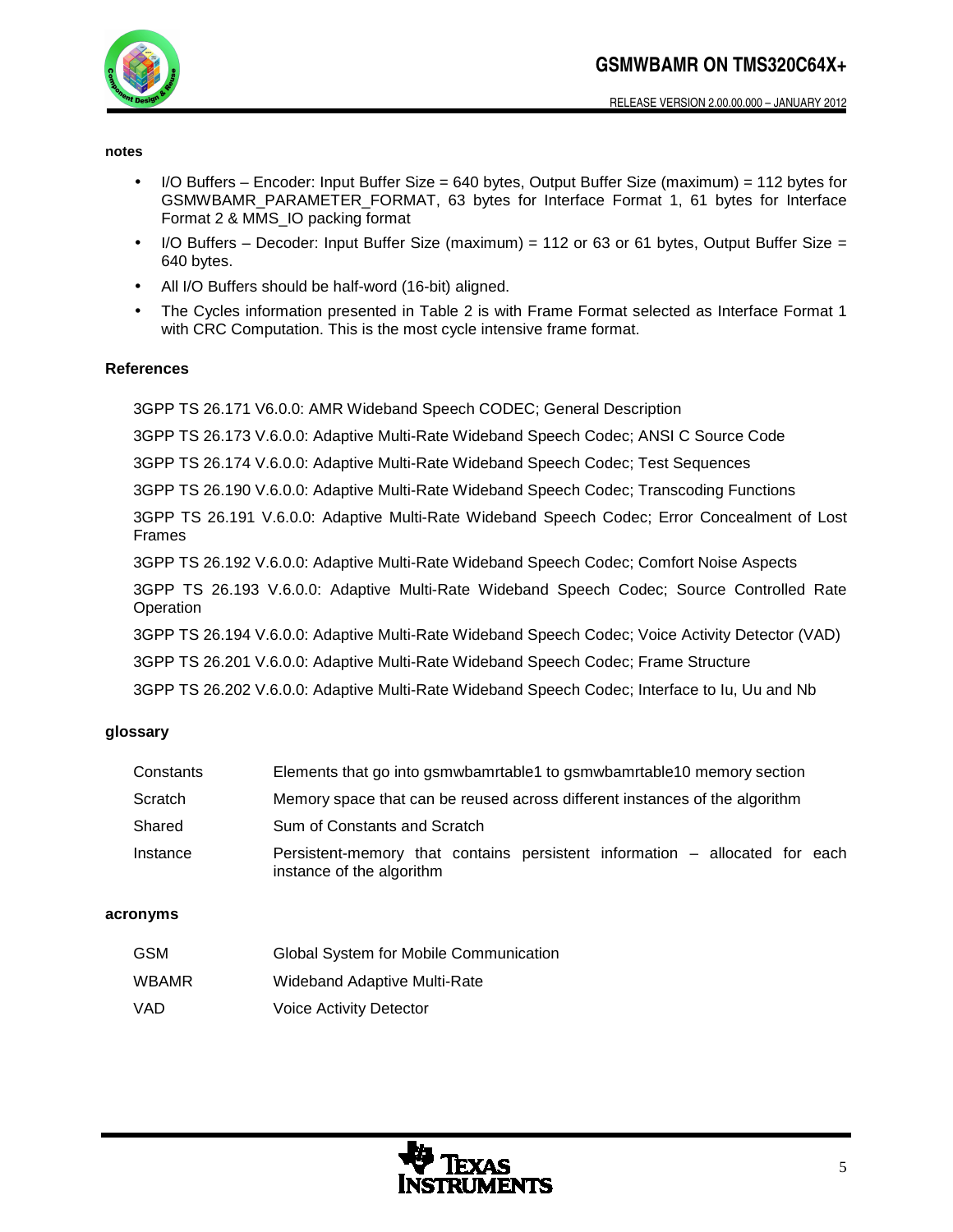RELEASE VERSION 2.00.00.000 – JANUARY 2012



### **REVISION HISTORY**

**Scope:** Applicable updates to the GSMWBAMR on TMS320C64X+ have been incorporated.

| <b>DATE</b>       | <b>VERSION</b> | <b>ADDITIONS/CHANGES/DELETIONS</b>                                       |
|-------------------|----------------|--------------------------------------------------------------------------|
| February 22, 2006 | 1.0            | <b>Initial Version</b>                                                   |
| Aug 21, 2006      | 1.01           | Updated the document for Big<br>Endian data                              |
| April 25, 2007    | 1.10           | Updated with OMAP2430<br>release                                         |
| June, 2008        | 1.11           | xDM1.0 release with makefile<br>based build procedure                    |
| January 2012      | 2.0            | Updated with cgtools<br>7.2.0A10197 for COFF and<br><b>ELF</b> libraries |